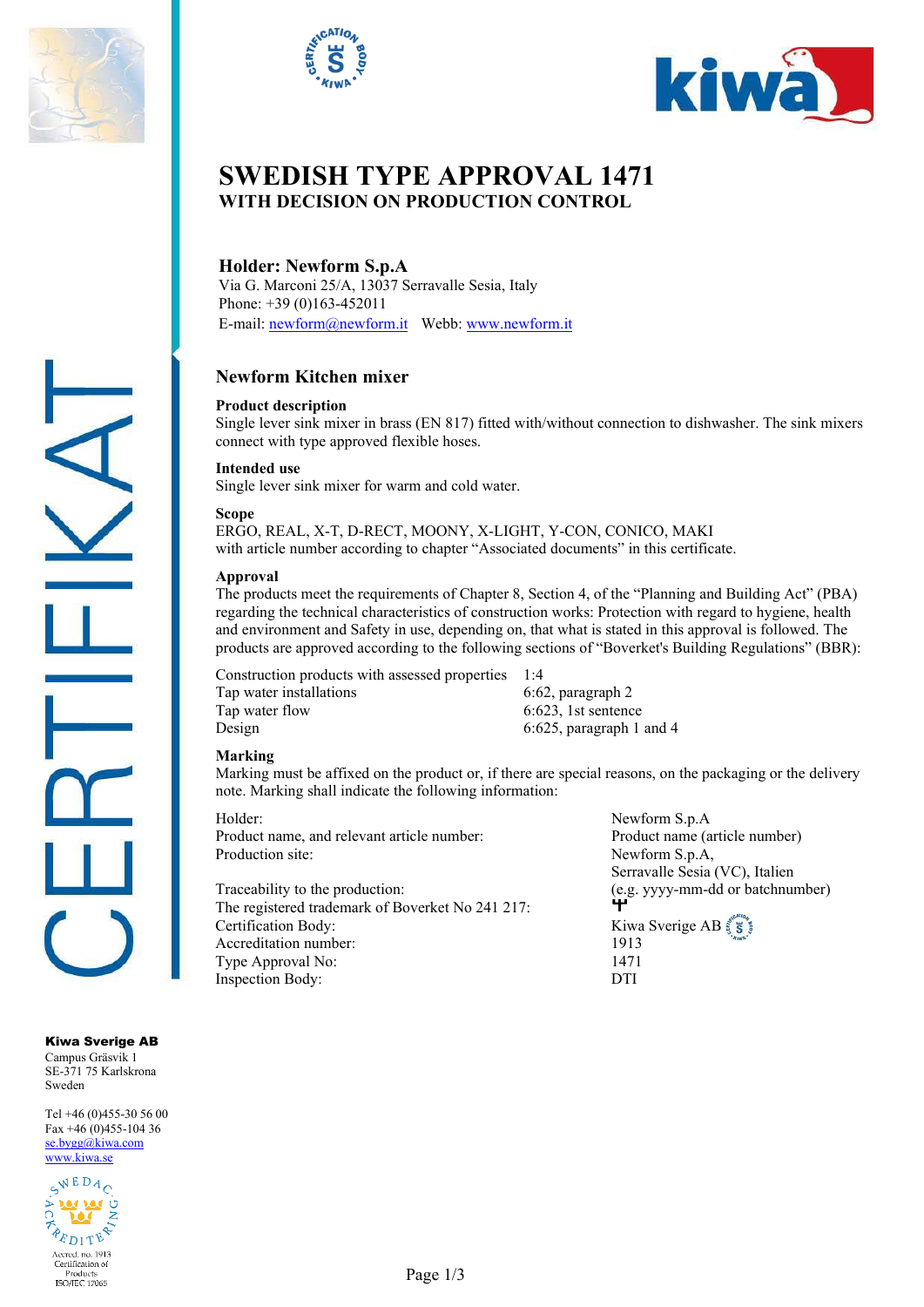## **Control**

The manufacturers´ continuing internal control is combined with surveillance inspections conducted by an accredited Inspection Body.

Inspection Body: **DTI Denmark** Inspection agreement: **No. 197, DTI**

Factory production control shall be carried out in accordance with the current instructions for control.

During inspection at the construction site, the building proprietor must verify the identity of the product by means of the marking. Furthermore, the building proprietor must ensure that the correct products are delivered and that they are installed in accordance with the manufacturer's instructions in the accompanying documents. It must also be verified that the product is accompanied by a manufacturer's declaration that certifies that production has been carried out in accordance with the documents that formed the basis for this type approval.

The validity of the Swedish Type Approval also implies that the factory production control is carried out according to agreement **no. 197** and that the holder annually fulfils the requirement in "Boverket's regulations and general recommendations for type approval", BFS 2013:6, § 5 (TYP 7), on continuing internal control. The holder shall annually, at the latest on the 15<sup>th</sup> of December, report to Kiwa Certification at the e-mail addres[s se.annualreporting@kiwa.com](mailto:se.annualreporting@kiwa.com) about continuing surveillance.

#### **Associated documents ASSOCIATED DOCUMENTS 2021-04-08**

| <b>Model</b> | Article no. | <b>Product description</b>                          | <b>Installation</b><br>manual no. |
|--------------|-------------|-----------------------------------------------------|-----------------------------------|
|              | 65910       | Sink mixer with swivel spout                        |                                   |
| <b>ERGO</b>  | 65915       | Sink mixer with pull-out shower                     | L661/3                            |
|              |             |                                                     |                                   |
| <b>REAL</b>  | 63420       | Sink mixer with square spout                        | L971/6                            |
|              | 63421       | Sink mixer with round spout                         |                                   |
|              | 63423       | Sink mixer with square spout, dishwasher connection |                                   |
|              | 63424       | Sink mixer with round spout, dishwasher connection  | L787/5                            |
|              | 63425       | Sink mixer with pull-out shower                     |                                   |
|              | 63430       | Sink mixer with swivel spout                        | IS0071/2                          |
| $X-T$        | 4320        | Sink mixer with square spout                        | L612/3                            |
|              | 4324        | Sink mixer with square spout                        |                                   |
|              | 4325        | Sink mixer with round spout                         |                                   |
|              | 4344        | Sink mixer with pull-out shower                     | L662/2                            |
|              | 4345        | Sink mixer with pull-out shower                     | L612/3                            |
| D-RECT       | 61420       | Sink mixer with "L" round spout                     | L <sub>240</sub>                  |
|              | 61421       | Sink mixer with "U" round spout                     |                                   |
| <b>MOONY</b> | 3100        | Sink mixer with swivel spout                        | L159                              |
| X-LIGHT      | 64115       | Sink mixer with pull-out shower                     | L418                              |
| Y-CON        | 64200       | Sink mixer with swivel spout                        | L <sub>553</sub>                  |
|              | 64215       | Sink mixer with pull-out shower                     |                                   |
| CONICO       | 64213       | Sink mixer with swivel spout and pull-out shower    | IS0506                            |
| <b>MAKI</b>  | 71820       | Sink mixer with swivel spout                        | IS0526                            |
|              | 71821       | Sink mixer with swivel spout                        | IS0526                            |
|              | 71822       | Sink mixer with swivel spout                        | IS0526                            |
|              | 71823       | Sink mixer with swivel spout                        | IS0526                            |
|              | 71825       | Sink mixer with swivel spout and pull-out shower    | IS0527                            |
|              | 71830       | Sink mixer with swivel spout                        | IS0526                            |
|              | 71845       | Sink mixer with swivel spout and pull-out shower    | IS0527                            |
|              | 71850       | Sink mixer with swivel spout and pull-out shower    | IS0528                            |

#### **The assessment basis for the approval**

Assessment report 307/18 and documentation basis Dnr. 307/18. Reports Tecnolab no. 000621 and 000721.

DTI reports 609893-1, 609893-2 and 967891.

Drawings 64213, 71820, 71821, 71822, 71823, 71825, 71830, 71845, 71850.

Bill of materials BOM 64213, 71820, 71821, 71822, 71823, 71825, 71830, 71845, 71850.